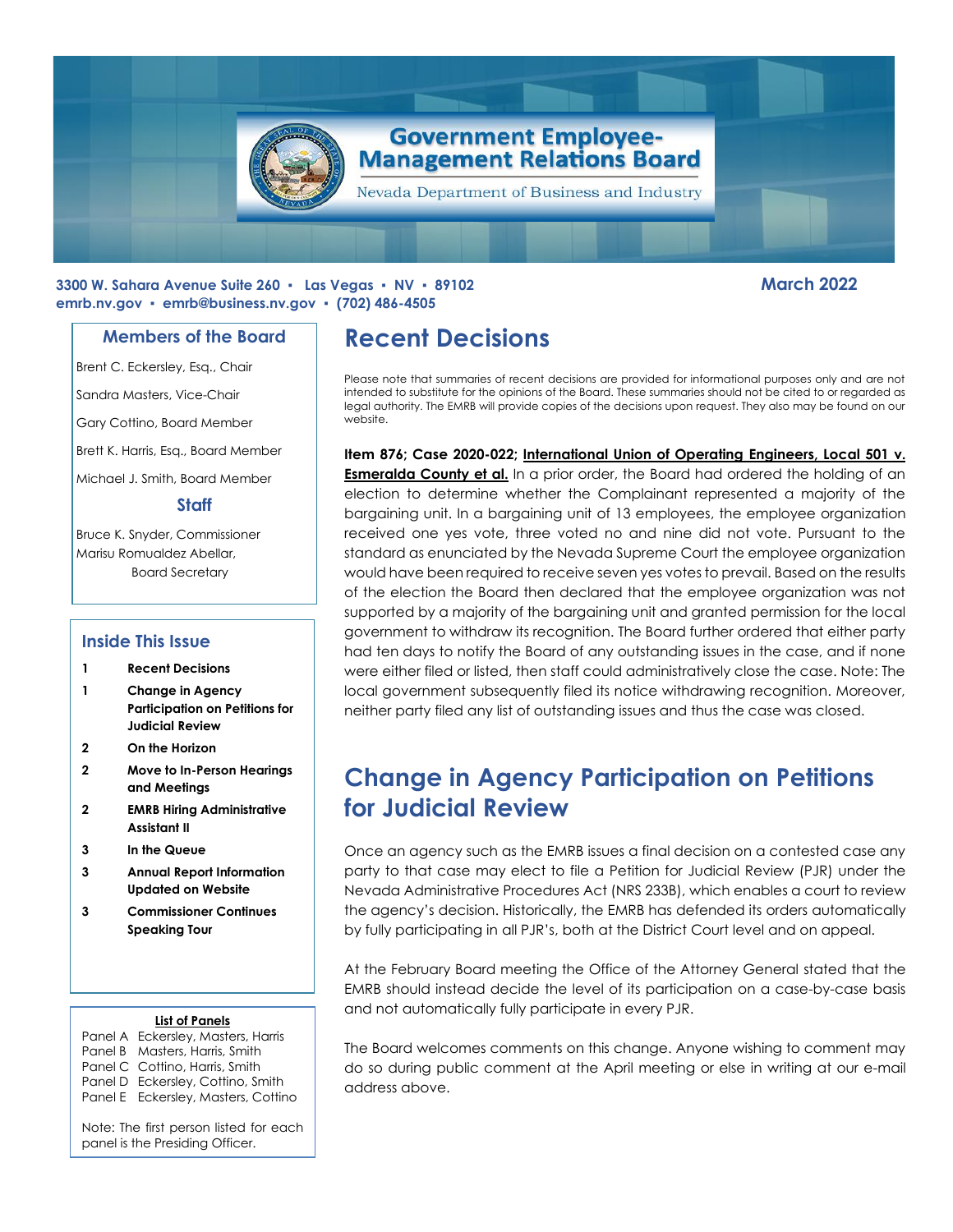## **On the Horizon**

The next Board meeting will be April 7, 2022. This meeting will be held virtually using WebEx. At that time the Board and its various panels will review joint status reports for the cases stayed pursuant to the limited deferral doctrine.

The Board and one of its panels will also deliberate on three pending motions to dismiss for 2019-012, Luquisha McCray v. Clark County; 2022-003, IAFF, Local 2487 v. Truckee Meadows Fire Protection District; and 2022-004; and SEIU, Local 1107 v. Southern Nevada Regional Housing Authority.

## **Move to In-Person Hearings and Meetings**

The Board at its March meeting discussed several issues related to the return of in-person hearings and meetings. First, the agency believes it has found a long-term solution to having a meeting room in Carson City. We are currently waiting for a test to be conducted to ensure that the video-conferencing equipment at that location can communicate with the video-conferencing equipment located in the Nevada State Business Center in Las Vegas. We will announce the location if the test is successful.

Secondly, starting times for in-person hearings will be moved from 8:15 a.m. to 9:00 a.m. Hearings on WebEx (and thus not in-person) will continue to start at 8:15 a.m. General business of the Board, which is usually held on Thursday mornings, will continue at 8:15 a.m. if such business can be conducted on WebEx, but if not, then that business would also begin at 9:00 a.m. Board members whose personal presence would otherwise only be by video-conference would be allowed to attend via WebEx.

The Board will not be imposing any COVID-19 mitigation measures that otherwise would not be in effect for any building in which the meeting is held. Since masks are not currently required, the Board will not require that they be worn by individuals in a meeting room. The agency, though, will make masks, sanitizers, etc. available at its meeting location in Las Vegas.

# **EMRB Hiring Administrative Assistant II**

The agency recently obtained approval to fill the vacant Administrative Assistant II position. The essential functions of the position include:

- 1. Answer incoming calls and greet walk-ins to properly assist or direct them.
- 2. Provide general information to the public, labor officials, attorneys and their legal staff for assistance with website, record requests and document filings.
- 3. Prepare annual report forms, receive back completed forms, update information in our electronic files, and follow-up on late filers.
- 4. Prepare pre-travel forms for Board members and Commissioner according to SAM policies and prepare travel claims.
- 5. Prepare annual assessment invoices, process payments and follow-up on late payees.
- 6. Prepare physical files for new cases and maintain physical files.
- 7. Assist in special projects and activities such as representation elections.
- 8. Send files to storage and archives as needed according to records guidelines.
- 9. Maintain supplies and prepare expenditure requests.
- 10. Perform clerical tasks including, but not limited to, data entry, filing, copying, faxing, letter preparation, sending other correspondence as directed by the Commissioner and/or Board Secretary.
- 11. Serve as backup to the Board Secretary when absent.

If you know anyone interested in the position, please have them contact the EMRB. We will then direct them to the appropriate website to complete an application.